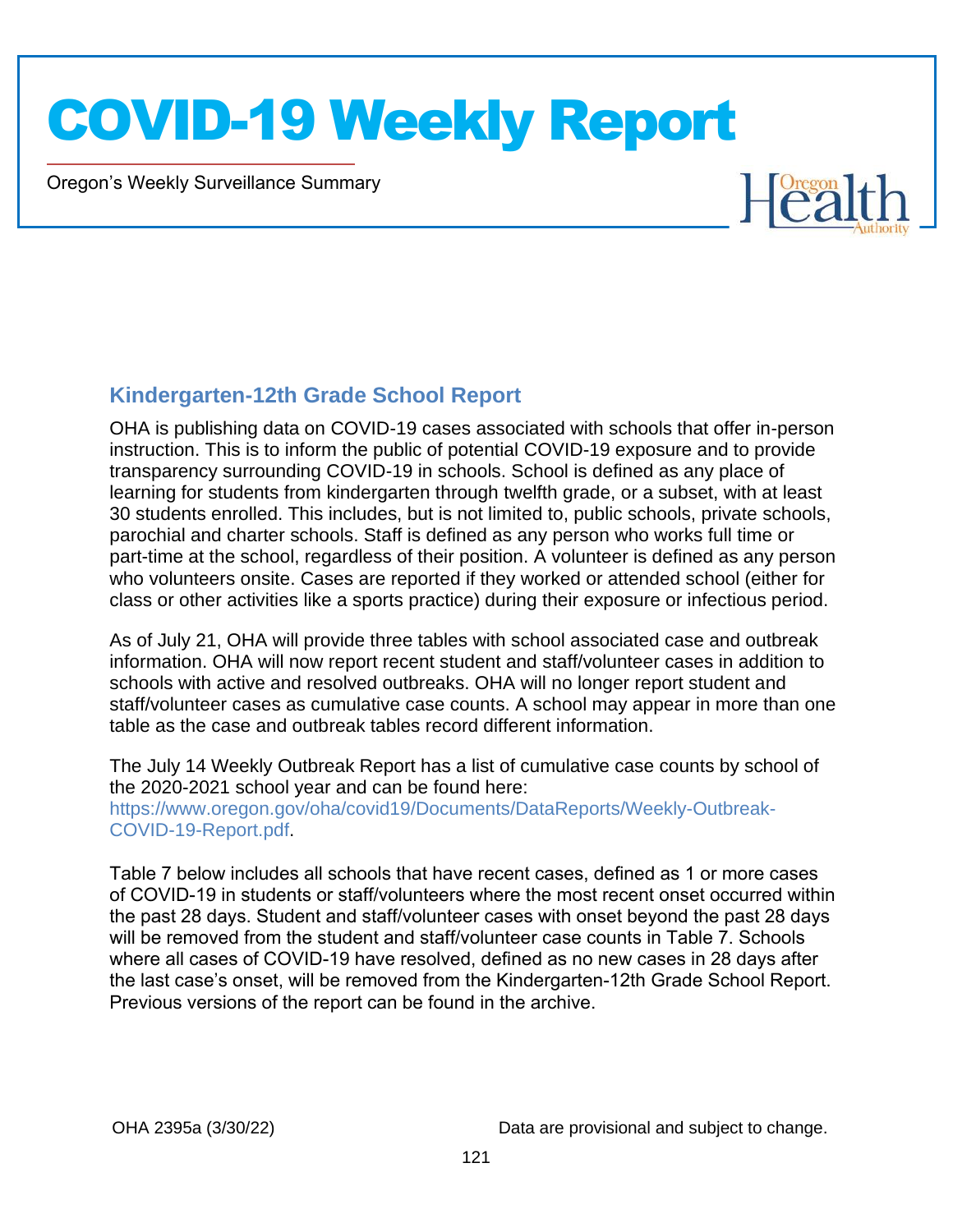Oregon's Weekly Surveillance Summary

Novel Coronavirus (COVID-19)

 $L$ <sup>Oregon</sup>

As of September 22, 2021, all cases associated with school outbreaks will be reported in the active (Table 8) and resolved (Table 9) tables. Case counts may include cases who were not at school but are close contacts of those exposed at school. This provides a more accurate picture of the scale of K-12 related outbreaks because they may link to other cases in the community.

Table 8 includes all schools with active outbreaks, defined as 2 or more cases of COVID-19 in students or staff/volunteers that have a shared, defined exposure within a school setting and where the most recent onset occurred within the past 28 days. Schools that have resolved outbreaks, defined as 2 or more cases of COVID-19 in students or staff/volunteers that have a shared, defined exposure within a school setting and where the most recent onset occurred between 28-56 days ago, will be moved to a separate table (Table 9). Schools that have closed outbreaks, defined as 2 or more cases of COVID-19 in students or staff/volunteers that have a shared, defined exposure within a school setting and where the most recent onset occurred more than 56 days ago, will not be included in the Kindergarten-12th Grade School Report. Any suspected school outbreak is required to be reported to the local public health authority (see OAR 333-018-015). Local health department and tribal partners investigate to identify outbreaks in these settings. This list of outbreaks will be updated as investigations continue, and as we learn about epidemiologic links between cases.

#### **Table 7. Recent cases**

*Schools with recent COVID-19 cases (n=103)*

| <b>School Name</b>                                | <b>Address</b>                              | County        | <b>Students</b> | Staff/<br>volunteers | <b>Most recent</b><br>onset |
|---------------------------------------------------|---------------------------------------------|---------------|-----------------|----------------------|-----------------------------|
| <b>Bessie Coleman</b><br><b>Elementary School</b> | 3838 NW Walnut Blvd,<br>Corvallis, OR 97330 | <b>Benton</b> |                 |                      | 2022-03-20                  |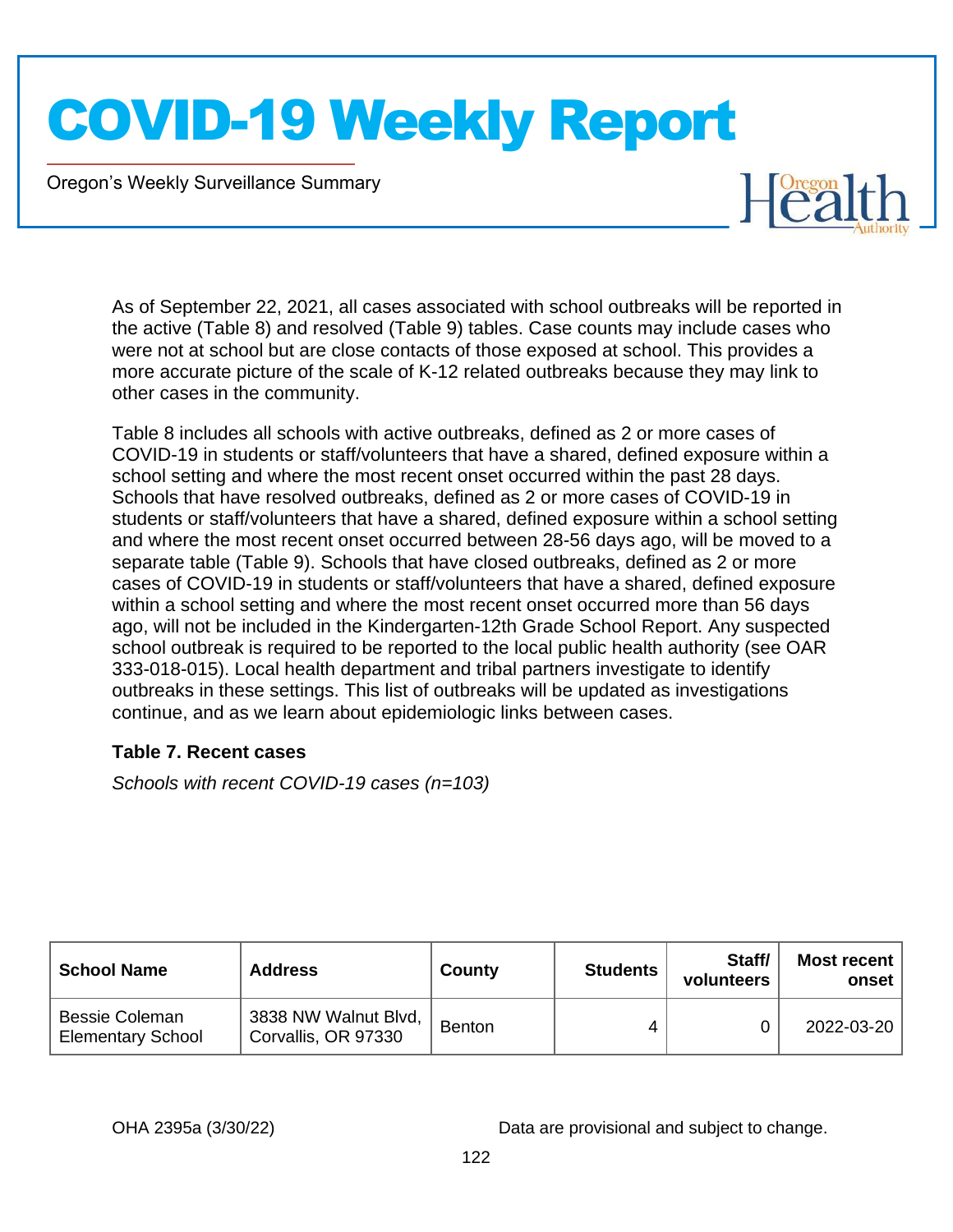Oregon's Weekly Surveillance Summary

Novel Coronavirus (COVID-19)



| <b>School Name</b>                              | <b>Address</b>                                       | <b>County</b>    | <b>Students</b> | Staff/<br>volunteers | <b>Most recent</b><br>onset |
|-------------------------------------------------|------------------------------------------------------|------------------|-----------------|----------------------|-----------------------------|
| <b>Milwaukie El Puente</b><br>Elementary        | 11250 SE 27th Ave,<br>Milwaukie, OR 97222            | Clackamas        | $\overline{2}$  | 1                    | 2022-03-20                  |
| Jaguar Elementary<br>School                     | 1825 NW 27th St,<br>Corvallis, OR 97330              | Benton           | $\mathbf 0$     | 1                    | 2022-03-19                  |
| <b>Hucrest Elementary</b><br>School             | 1810 NW Kline St.<br>Roseburg, OR 97471              | Douglas          | $\overline{2}$  | $\mathbf 0$          | 2022-03-17                  |
| <b>Grants Pass High</b><br>School               | 830 NE 9th St, Grants<br>Pass, OR 97526              | Josephine        | 9               | $\mathbf 0$          | 2022-03-17                  |
| <b>Obsidian Middle</b><br>School                | 1335 SW Obsidian<br>Ave, Redmond, OR<br>97756        | <b>Deschutes</b> | 2               | $\overline{0}$       | 2022-03-17                  |
| <b>Ladd Acres</b><br><b>Elementary School</b>   | 2425 SE Cornelius<br>Pass Rd, Hillsboro,<br>OR 97123 | Washington       | 0               | 1                    | 2022-03-16                  |
| <b>Riley Creek</b><br>Elementary                | 94350 6th St, Gold<br>Beach, OR 97444                | Curry            | 1               | $\mathbf 0$          | 2022-03-16                  |
| <b>Ashland High School</b>                      | 201 S Mountain Ave,<br>Ashland, OR 97520             | Jackson          | 1               | $\mathbf 0$          | 2022-03-16                  |
| <b>Robert Frost</b><br><b>Elementary School</b> | 201 Westfield St,<br>Silverton, OR 97381             | Marion           | $\overline{2}$  | 0                    | 2022-03-16                  |
| <b>Scott Elementary</b>                         | 4700 Arizona Ave NE,<br>Salem, OR 97305              | Marion           | 1               | 0                    | 2022-03-16                  |
| <b>Glide Elementary</b><br>School               | 1477 Glide Loop Dr,<br>Glide, OR 97443               | Douglas          | 1               | $\Omega$             | 2022-03-15                  |
| Eagle Point High<br>School                      | 203 N Platt Ave, Eagle<br>Point, OR 97524            | Jackson          | 1               | $\mathbf 0$          | 2022-03-15                  |
| <b>North Marion Middle</b><br>School            | 20246 Grim Rd NE,<br>Aurora, OR 97002                | Marion           | 1               | $\mathbf 0$          | 2022-03-15                  |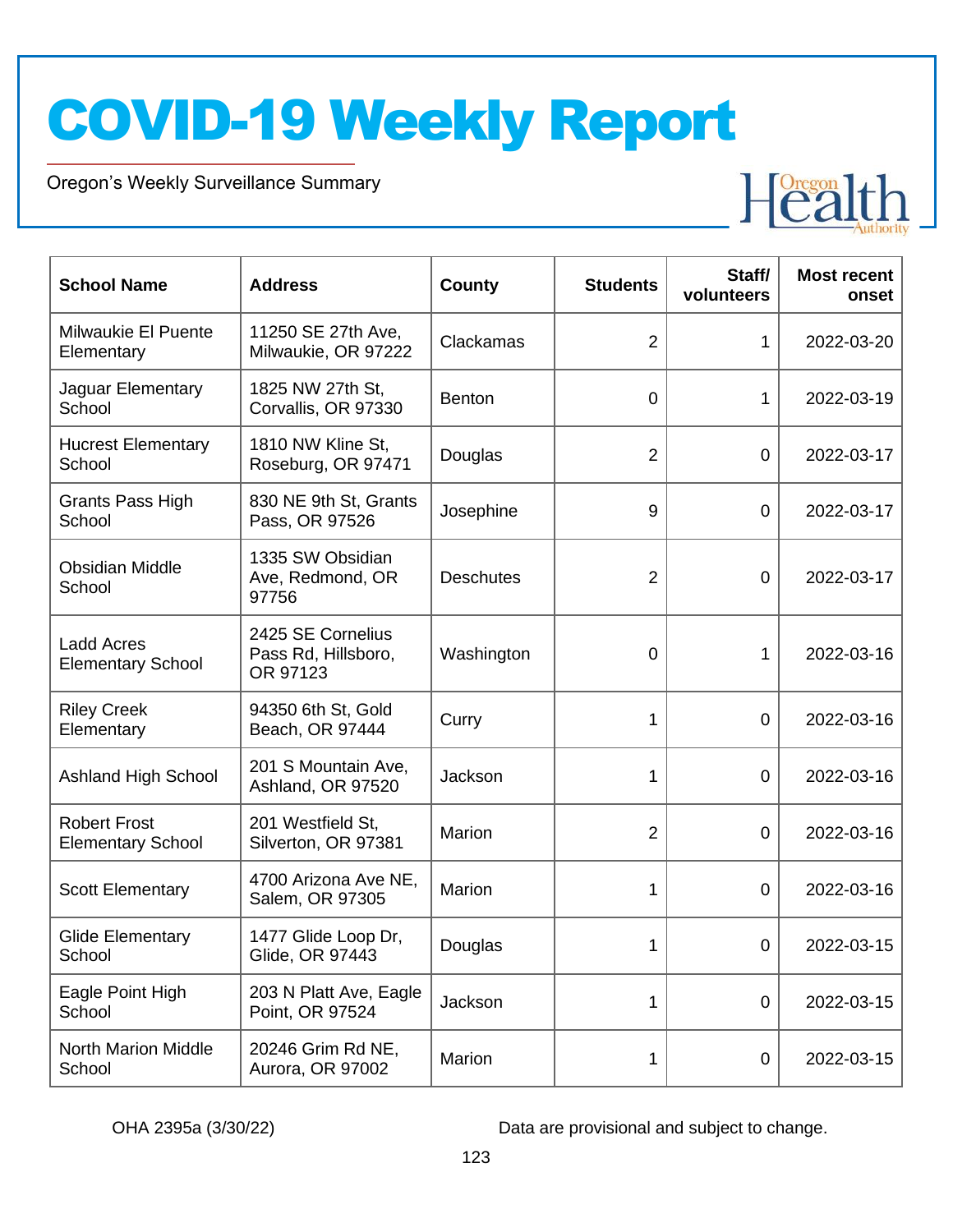Oregon's Weekly Surveillance Summary

Novel Coronavirus (COVID-19)



| <b>School Name</b>                                                 | <b>Address</b>                                    | County        | <b>Students</b> | Staff/<br>volunteers | <b>Most recent</b><br>onset |
|--------------------------------------------------------------------|---------------------------------------------------|---------------|-----------------|----------------------|-----------------------------|
| <b>Hillsboro High School</b>                                       | 3285 SE Rood Bridge<br>Rd, Hillsboro, OR<br>97123 | Washington    | 1               | $\overline{0}$       | 2022-03-14                  |
| St Helens High School                                              | 2375 Gable Rd, St<br>Helens, OR 97051             | Columbia      | 1               | $\overline{0}$       | 2022-03-14                  |
| Plymouth High School                                               | 470 N 16th St, St<br><b>Helens, OR 97051</b>      | Columbia      | $\overline{2}$  | 0                    | 2022-03-14                  |
| <b>Garfield Elementary</b><br>School                               | 1205 NW Garfield<br>Ave, Corvallis, OR<br>97330   | <b>Benton</b> | 3               | $\overline{0}$       | 2022-03-14                  |
| <b>Linus Pauling Middle</b><br>School                              | 1111 NW Cleveland<br>Ave, Corvallis, OR<br>97330  | <b>Benton</b> | 1               | $\overline{0}$       | 2022-03-14                  |
| <b>Battle Creek</b><br>Elementary                                  | 1640 Waln Dr SE,<br>Salem, OR 97306               | <b>Marion</b> | 1               | $\overline{2}$       | 2022-03-14                  |
| <b>River Grove</b><br>Elementary                                   | 5850 SW McEwan Rd,<br>Lake Oswego, OR<br>97035    | Clackamas     | $\overline{2}$  | $\overline{0}$       | 2022-03-14                  |
| <b>Stayton Elementary</b><br>School                                | 875 N 3rd, Stayton,<br>OR 97383                   | Marion        | $\overline{0}$  | $\overline{2}$       | 2022-03-14                  |
| <b>Silverton High School</b>                                       | 1456 Pine St.<br>Silverton, OR 97381              | Marion        | $\overline{4}$  | $\overline{0}$       | 2022-03-14                  |
| <b>Banks High School</b>                                           | 13050 NW Main St.<br>Banks, OR 97106              | Washington    | $\Omega$        | 1                    | 2022-03-13                  |
| <b>Charlemagne French</b><br><b>Immersion Elementary</b><br>School | 3875 Kincaid St,<br>Eugene, OR 97405              | Lane          | 1               | $\overline{0}$       | 2022-03-13                  |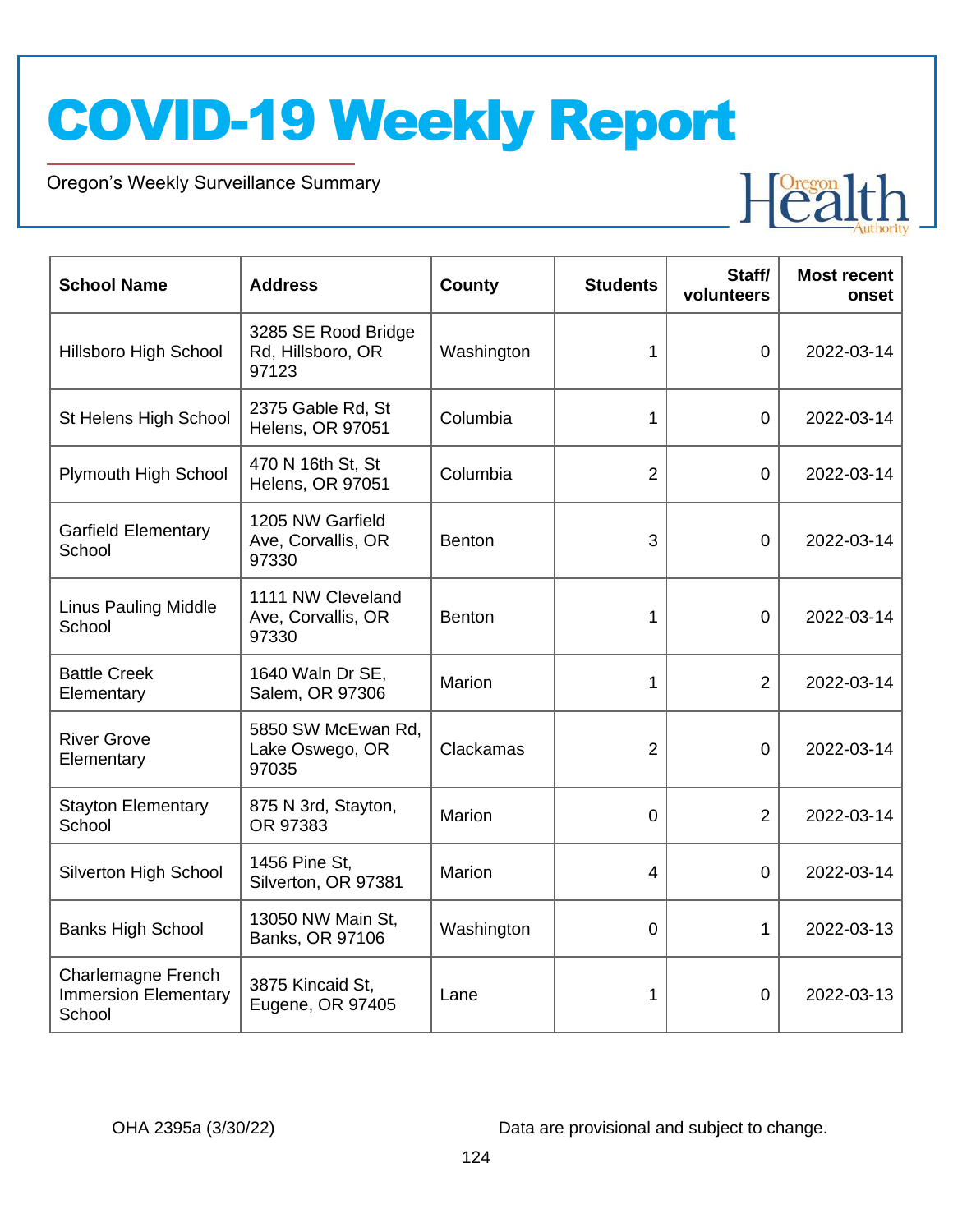Oregon's Weekly Surveillance Summary

Novel Coronavirus (COVID-19)



| <b>School Name</b>                         | <b>Address</b>                                    | <b>Students</b><br>County |                | Staff/<br>volunteers | <b>Most recent</b><br>onset |
|--------------------------------------------|---------------------------------------------------|---------------------------|----------------|----------------------|-----------------------------|
| Santiam Christian<br><b>Schools</b>        | 7220 NE Arnold Ave,<br>Adair Village, OR<br>97330 | <b>Benton</b>             | 1              | $\overline{0}$       | 2022-03-13                  |
| South Albany High<br>School                | 3705 SE Columbus St.<br>Albany, OR 97322          | Linn                      | 3              | $\overline{0}$       | 2022-03-13                  |
| <b>Four Corners</b><br>Elementary          | 500 Elma Ave SE,<br>Salem, OR 97317               | Marion                    | 1              | $\overline{0}$       | 2022-03-13                  |
| <b>Riverside Elementary</b><br>School      | 16303 SE River Rd,<br>Milwaukie, OR 97267         | Clackamas                 | 1              | $\overline{0}$       | 2022-03-13                  |
| <b>Riddle Elementary</b><br>School         | 463 Park St, Riddle,<br>OR 97469                  | Douglas                   | 1              | $\overline{0}$       | 2022-03-12                  |
| Lewis & Clark<br><b>Elementary School</b>  | 111 S 9th St, St<br><b>Helens, OR 97051</b>       | Columbia                  | 1              | $\overline{0}$       | 2022-03-11                  |
| Mae Richardson<br><b>Elementary School</b> | 200 W Pine St,<br>Central Point, OR<br>97502      | Jackson                   | 1              | $\mathbf{1}$         | 2022-03-11                  |
| <b>Harritt Elementary</b>                  | 2112 Linwood St NW,<br>Salem, OR 97304            | Polk                      | 1              | $\mathbf 0$          | 2022-03-11                  |
| <b>Griffin Creek</b><br>Elementary         | 2430 Griffin Creek Rd,<br>Medford, OR 97501       | Jackson                   | $\overline{0}$ | $\overline{2}$       | 2022-03-11                  |
| Englewood<br><b>Elementary School</b>      | 1132 19th St NE,<br>Salem, OR 97301               | Marion                    | $\overline{0}$ | 1                    | 2022-03-11                  |
| <b>Stayton Middle School</b>               | 1021 Shaff Rd,<br>Stayton, OR 97383               | <b>Marion</b>             | 1              | $\mathbf{1}$         | 2022-03-11                  |
| Kellogg Middle School                      | 3330 SE 69th Ave,<br>Portland, OR 97206           | Multnomah                 | 0              | 1                    | 2022-03-11                  |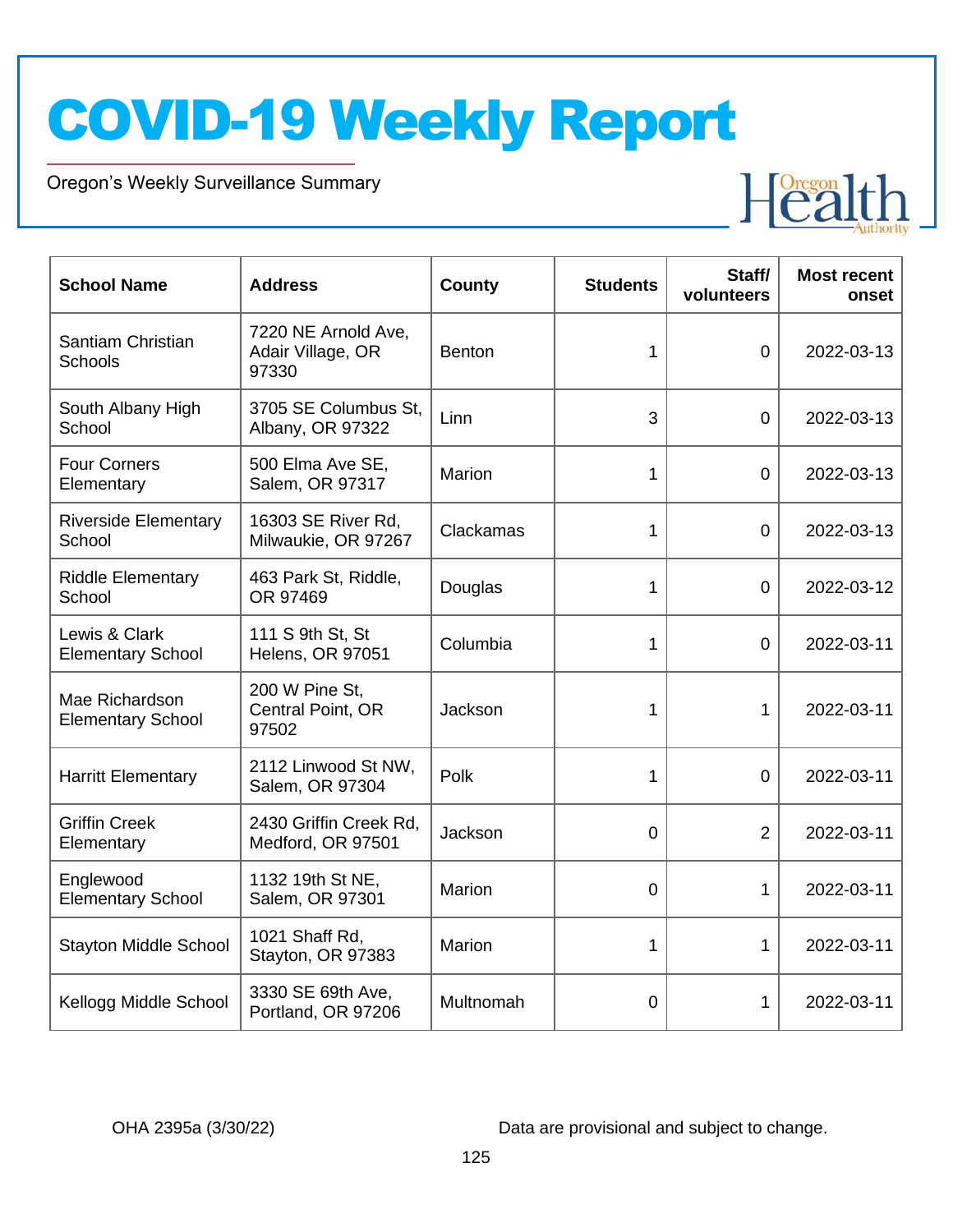Oregon's Weekly Surveillance Summary

Novel Coronavirus (COVID-19)



| <b>School Name</b>                          | <b>Address</b>                                           | County        | <b>Students</b> | Staff/<br>volunteers | <b>Most recent</b><br>onset |
|---------------------------------------------|----------------------------------------------------------|---------------|-----------------|----------------------|-----------------------------|
| <b>Corbett Grade School</b>                 | 35800 E Hist<br>Columbia River Hwy,<br>Corbett, OR 97019 | Multnomah     | 1               | 0                    | 2022-03-11                  |
| <b>Tillamook High School</b>                | 2605 12th St,<br>Tillamook, OR 97141                     | Tillamook     | 1               | 0                    | 2022-03-10                  |
| <b>Patton Middle School</b>                 | 1175 NE 19th St,<br>McMinnville, OR<br>97128             | Yamhill       | 1               | 0                    | 2022-03-10                  |
| Rogue River<br>Junior/Senior High<br>School | 1898 E Evans Creek<br>Rd, Rogue River, OR<br>97537       | Jackson       | 1               | $\overline{0}$       | 2022-03-10                  |
| The Siskiyou School                         | 631 Clay St, Ashland,<br>OR 97520                        | Jackson       | $\overline{0}$  | 1                    | 2022-03-10                  |
| West Albany High<br>School                  | 2100 Elm St SW,<br>Albany, OR 97321                      | Linn          | $\overline{4}$  | $\Omega$             | 2022-03-10                  |
| McKay High School                           | 2440 Lancaster Dr<br>NE, Salem, OR 97305                 | <b>Marion</b> | $\overline{2}$  | 0                    | 2022-03-10                  |
| Dry Hollow<br><b>Elementary School</b>      | 1314 E 19th St, The<br>Dalles, OR 97058                  | Wasco         | $\overline{2}$  | $\overline{0}$       | 2022-03-09                  |
| <b>Sunset School</b>                        | 245 S Cammann St,<br>Coos Bay, OR 97420                  | Coos          | 1               | 0                    | 2022-03-09                  |
| <b>Riverview School</b>                     | 1011 Mountain River<br>Dr, Lebanon, OR<br>97355          | Linn          | 1               | 0                    | 2022-03-09                  |
| <b>Ashland Middle</b><br>School             | 100 Walker Ave,<br>Ashland, OR 97520                     | Jackson       | 1               | 0                    | 2022-03-09                  |
| Lone Pine Elementary<br>School              | 3158 Lone Pine Rd,<br>Medford, OR 97504                  | Jackson       | 1               | 0                    | 2022-03-09                  |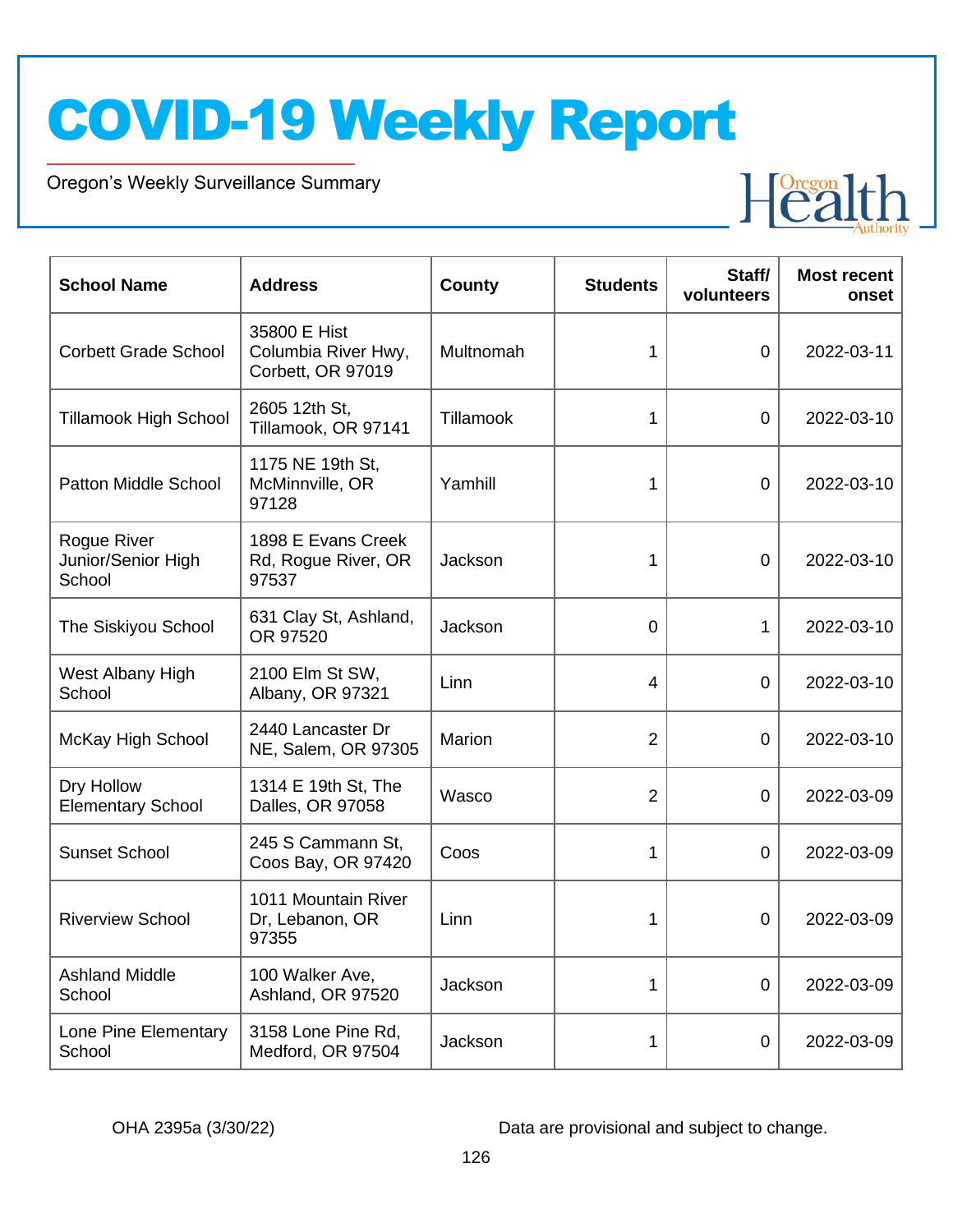Oregon's Weekly Surveillance Summary

Novel Coronavirus (COVID-19)



| <b>School Name</b>                                  | <b>Address</b>                                  | <b>County</b>    | <b>Students</b> | Staff/<br>volunteers | <b>Most recent</b><br>onset |
|-----------------------------------------------------|-------------------------------------------------|------------------|-----------------|----------------------|-----------------------------|
| <b>Gilham Elementary</b><br>School                  | 3307 Honeywood St,<br>Eugene, OR 97408          | Lane             | 1               | 0                    | 2022-03-09                  |
| <b>Beatrice Morrow</b><br><b>Cannady Elementary</b> | 18031 SE Vogel Rd,<br>Happy Valley, OR<br>97089 | Clackamas        | $\overline{2}$  | $\overline{0}$       | 2022-03-09                  |
| North High School                                   | 765 14th St NE,<br>Salem, OR 97301              | <b>Marion</b>    | 1               | 1                    | 2022-03-09                  |
| South Salem High<br>School                          | 1910 Church St SE,<br>Salem, OR 97302           | Marion           | 1               | $\overline{0}$       | 2022-03-09                  |
| <b>Wilbur Rowe Middle</b><br>School                 | 3606 SE Lake Rd.<br>Milwaukie, OR 97222         | Clackamas        | 1               | $\overline{0}$       | 2022-03-09                  |
| <b>Central High School</b>                          | 1530 Monmouth St,<br>Independence, OR<br>97351  | Polk             | 8               | $\overline{0}$       | 2022-03-08                  |
| <b>Pioneer School</b>                               | 500 N 5th St,<br>Lebanon, OR 97355              | Linn             | 1               | $\overline{0}$       | 2022-03-08                  |
| Linwood<br>Elementary/Sojourner<br>School           | 11909 SE Linwood<br>Ave, Milwaukie, OR<br>97222 | Clackamas        | 1               | 0                    | 2022-03-08                  |
| Lot Whitcomb<br><b>Elementary School</b>            | 7400 SE Thompson<br>Rd, Milwaukie, OR<br>97222  | Clackamas        | $\overline{2}$  | 0                    | 2022-03-08                  |
| <b>Colonel Wright</b><br><b>Elementary School</b>   | 610 W 14th St, The<br>Dalles, OR 97058          | Wasco            | 1               | 0                    | 2022-03-07                  |
| M.A. Lynch<br><b>Elementary School</b>              | 1314 SW Kalama Ave,<br>Redmond, OR 97756        | <b>Deschutes</b> | 1               | $\overline{0}$       | 2022-03-07                  |
| <b>Tumalo Community</b><br>School                   | 19835 2nd St, Bend,<br>OR 97703                 | <b>Deschutes</b> | 1               | 0                    | 2022-03-07                  |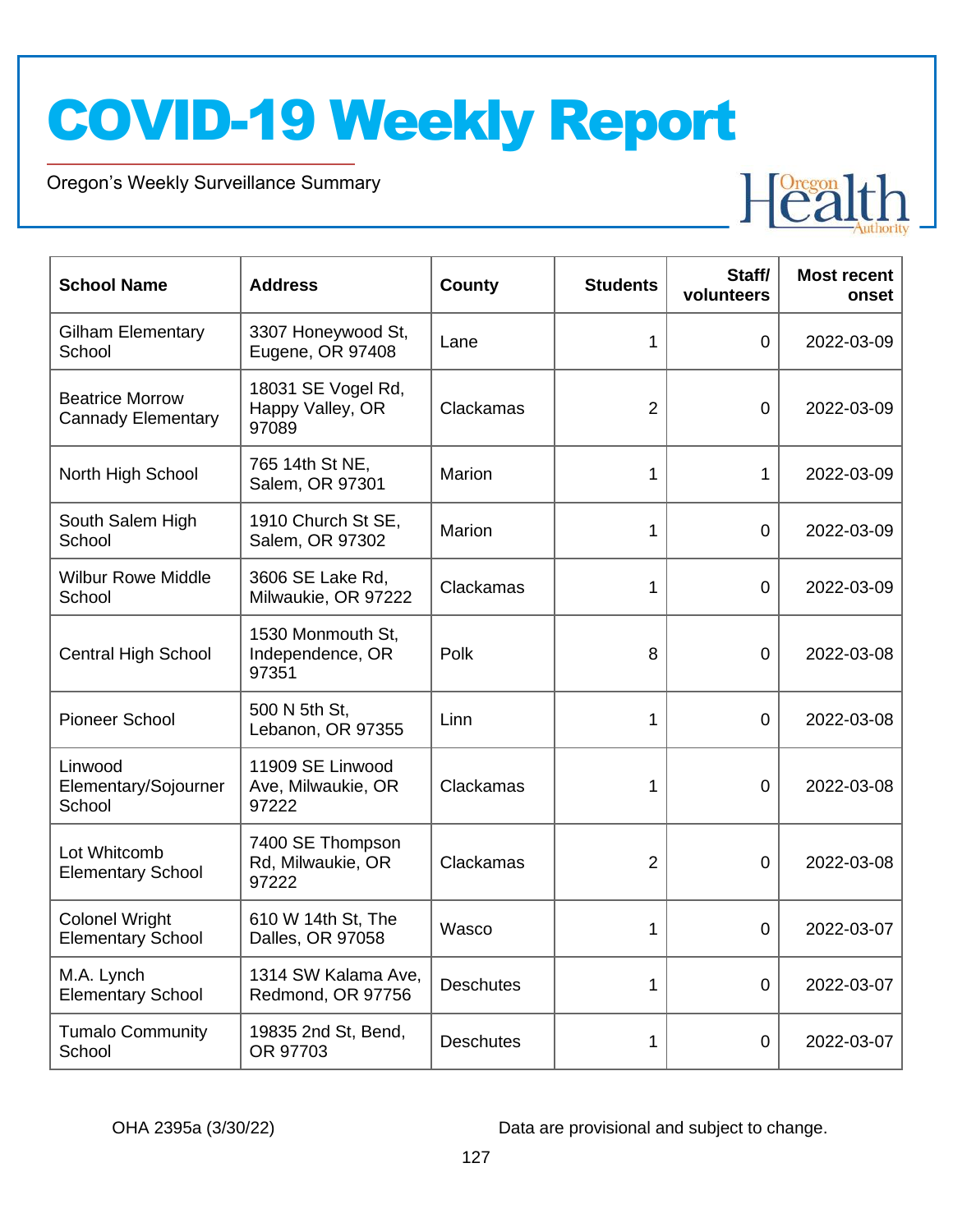Oregon's Weekly Surveillance Summary

Novel Coronavirus (COVID-19)



| <b>School Name</b>                        | <b>Address</b>                                     | <b>County</b> | <b>Students</b> | Staff/<br>volunteers | <b>Most recent</b><br>onset |
|-------------------------------------------|----------------------------------------------------|---------------|-----------------|----------------------|-----------------------------|
| South Middle School                       | 350 W Harbeck Rd,<br>Grants Pass, OR<br>97527      | Josephine     | 1               | $\overline{0}$       | 2022-03-07                  |
| Lincoln Savage Middle<br>School           | 8551 New Hope Rd,<br>Grants Pass, OR<br>97527      | Josephine     | 1               | $\overline{0}$       | 2022-03-07                  |
| <b>Madison Middle</b><br>School           | 875 Wilkes Dr,<br>Eugene, OR 97404                 | Lane          | $\overline{0}$  | 1                    | 2022-03-07                  |
| <b>Agnes Stewart Middle</b><br>School     | 900 S 32nd St,<br>Springfield, OR 97478            | Lane          | 1               | $\overline{0}$       | 2022-03-06                  |
| Valor Middle School                       | 450 Parr Rd,<br>Woodburn, OR 97071                 | Marion        | $\overline{2}$  | $\mathbf{1}$         | 2022-03-06                  |
| <b>Eastwood Elementary</b><br>School      | 2550 SE Waldon Ave,<br>Roseburg, OR 97470          | Douglas       | 1               | $\overline{0}$       | 2022-03-06                  |
| <b>Wildcat Elementary</b><br>School       | 2701 NW Satinwood,<br>Corvallis, OR 97330          | Benton        | $\mathbf 1$     | 0                    | 2022-03-06                  |
| <b>Shady Cove School</b>                  | 37 Schoolhouse Ln,<br>Shady Cove, OR<br>97539      | Jackson       | $\overline{0}$  | 1                    | 2022-03-06                  |
| North Valley High<br>School               | 6741 Monument Dr,<br>Grants Pass, OR<br>97526      | Josephine     | 1               | $\overline{0}$       | 2022-03-06                  |
| Southern Oregon<br><b>Success Academy</b> | 345 Merlin Rd, Merlin,<br>OR 97532                 | Josephine     | $\Omega$        | 1                    | 2022-03-06                  |
| Adrienne C. Nelson<br><b>High School</b>  | 14897 SE Parklane<br>Dr, Happy Valley, OR<br>97015 | Clackamas     | 1               | 0                    | 2022-03-06                  |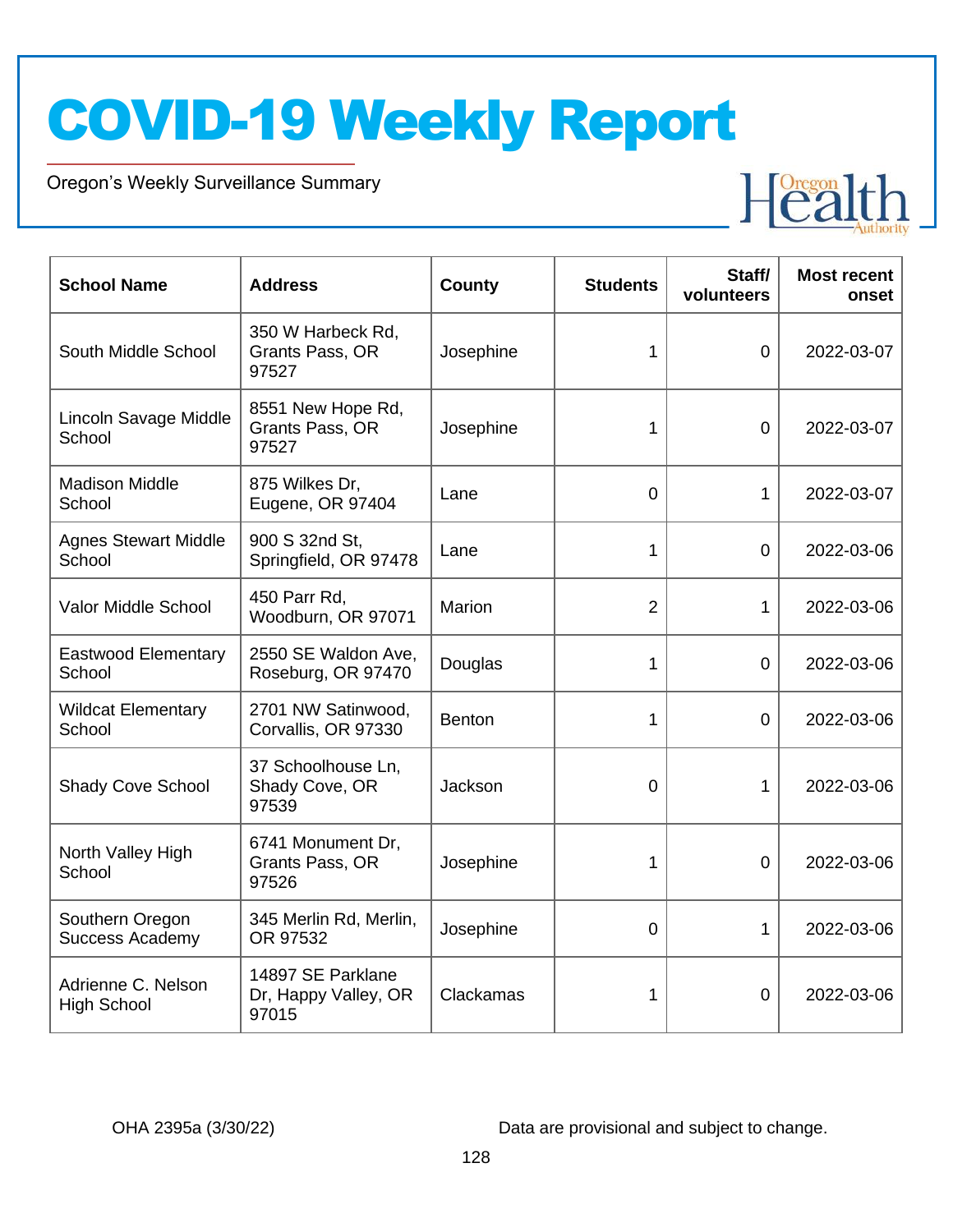Oregon's Weekly Surveillance Summary

Novel Coronavirus (COVID-19)



| <b>School Name</b>                   | <b>Address</b>                                    | <b>County</b> | <b>Students</b> | Staff/<br>volunteers | <b>Most recent</b><br>onset |
|--------------------------------------|---------------------------------------------------|---------------|-----------------|----------------------|-----------------------------|
| <b>Shasta Elementary</b><br>School   | 1951 Madison St,<br>Klamath Falls, OR<br>97603    | Klamath       | 1               | $\overline{0}$       | 2022-03-05                  |
| North Albany Middle<br>School        | 1205 North Albany Rd<br>NW, Albany, OR<br>97321   | <b>Benton</b> | 4               | $\mathbf 0$          | 2022-03-05                  |
| <b>Santiam Elementary</b><br>School  | 450 SW Evergreen St,<br>Mill City, OR 97360       | Linn          | $\mathbf{1}$    | $\mathbf 0$          | 2022-03-05                  |
| <b>Auburn Elementary</b><br>School   | 4612 Auburn Rd NE,<br>Salem, OR 97301             | Marion        | $\mathbf 0$     | 1                    | 2022-03-05                  |
| <b>Stayton High School</b>           | 757 W Locust St,<br>Stayton, OR 97383             | Marion        | 1               | $\overline{0}$       | 2022-03-05                  |
| LaCreole Middle<br>School            | 701 SE LaCreole Dr,<br>Dallas, OR 97338           | Polk          | 1               | 0                    | 2022-03-05                  |
| <b>East Elementary</b><br>School     | 3905 Alder Ln,<br>Tillamook, OR 97141             | Tillamook     | 1               | 0                    | 2022-03-04                  |
| <b>Liberty Elementary</b><br>School  | 1700 9th St,<br>Tillamook, OR 97141               | Tillamook     | 1               | 0                    | 2022-03-04                  |
| North Bay Elementary<br>School       | 93670 Viking Ln,<br>North Bend, OR<br>97459       | Coos          | $\overline{2}$  | 0                    | 2022-03-04                  |
| <b>North Bend Middle</b><br>School   | 1500 16th St, North<br>Bend, OR 97459             | Coos          | 1               | 0                    | 2022-03-04                  |
| <b>Bellview Elementary</b><br>School | 1070 Tolman Creek<br>Rd, Ashland, OR<br>97520     | Jackson       |                 | $\overline{0}$       | 2022-03-04                  |
| <b>Manzanita Elementary</b>          | 310 San Francisco St,<br>Grants Pass, OR<br>97526 | Josephine     | 1               | $\mathbf 0$          | 2022-03-04                  |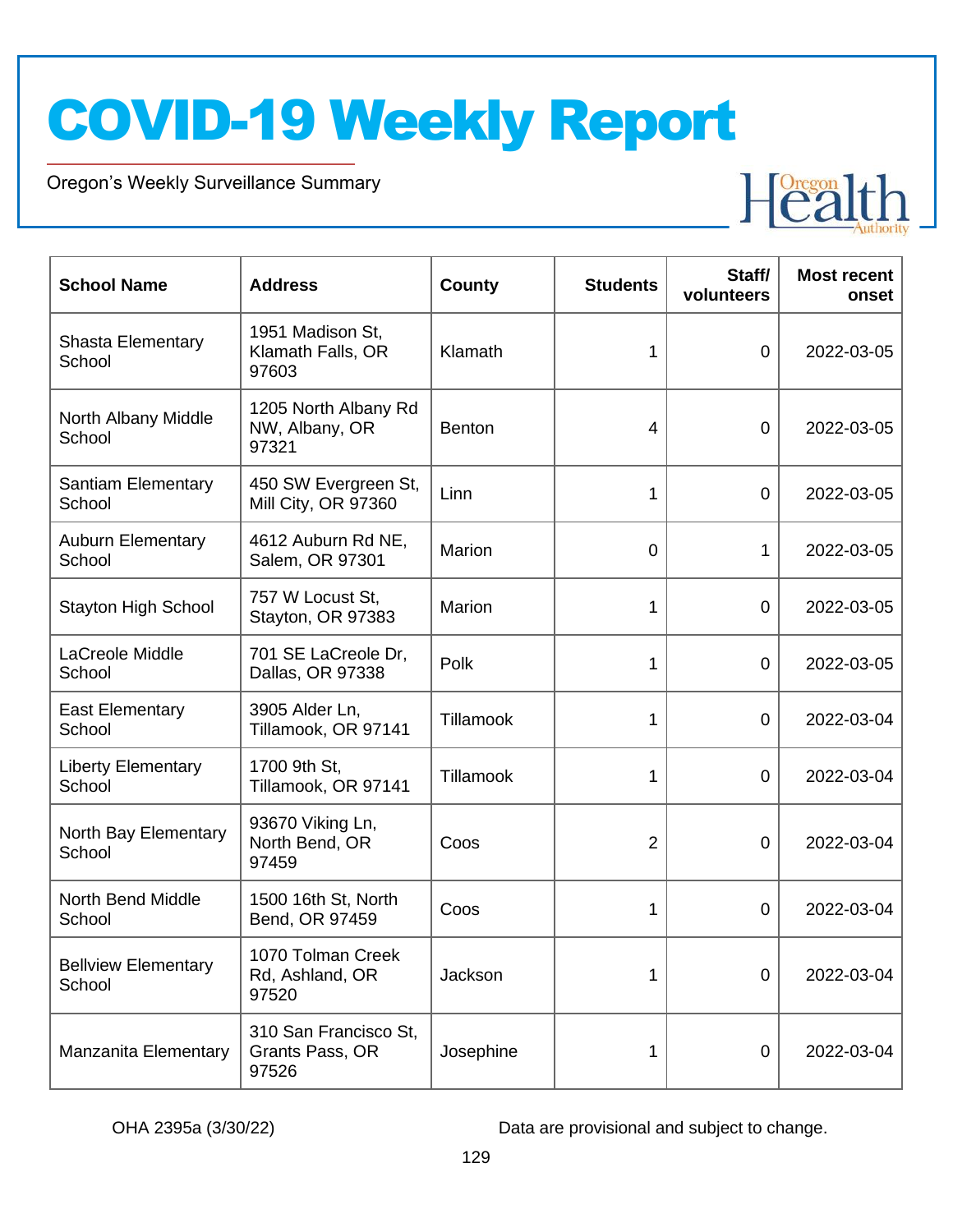Oregon's Weekly Surveillance Summary

Novel Coronavirus (COVID-19)



| <b>School Name</b>                                 | <b>Address</b>                                  | County        | <b>Students</b> | Staff/<br>volunteers | <b>Most recent</b><br>onset |
|----------------------------------------------------|-------------------------------------------------|---------------|-----------------|----------------------|-----------------------------|
| Oakdale Heights<br><b>Elementary School</b>        | 1375 SW Maple St,<br>Dallas, OR 97338           | Polk          | 1               | 0                    | 2022-03-04                  |
| Coquille Junior/Senior<br>High                     | 499 W Central Blvd,<br>Coquille, OR 97423       | Coos          | 1               | $\overline{0}$       | 2022-03-03                  |
| <b>Ash Creek Elementary</b>                        | 1360 N 16th St,<br>Monmouth, OR 97361           | Polk          | $\overline{2}$  | $\overline{0}$       | 2022-03-03                  |
| <b>Corvallis High School</b>                       | 1400 NW Buchanan<br>Ave, Corvallis, OR<br>97330 | <b>Benton</b> | 1               | $\mathbf 0$          | 2022-03-03                  |
| McLoughlin Middle<br>School                        | 320 W Second St.<br>Medford, OR 97501           | Jackson       | $\overline{0}$  | 1                    | 2022-03-03                  |
| <b>Career Technical</b><br><b>Education Center</b> | 3501 Portland Road<br>NE, Salem, OR 97301       | Marion        | $\overline{0}$  | $\overline{2}$       | 2022-03-03                  |
| <b>Toledo Elementary</b><br>School                 | 600 SE Sturdevant<br>Rd, Toledo, OR 97391       | Lincoln       | 1               | $\mathbf 0$          | 2022-03-03                  |
| North Albany<br><b>Elementary School</b>           | 815 Thornton Lake Dr<br>NW, Albany, OR<br>97321 | <b>Benton</b> | 1               | $\mathbf 0$          | 2022-03-03                  |
| <b>Cascades Elementary</b><br>School               | 2163 S 7th St,<br>Lebanon, OR 97355             | Linn          | 2               | $\overline{0}$       | 2022-03-03                  |
| Estacada Middle<br>School                          | 500 NE Main St,<br>Estacada, OR 97023           | Clackamas     | 1               | 0                    | 2022-03-02                  |
| Alsea Charter School                               | 301 S 3rd St, Alsea,<br>OR 97324                | <b>Benton</b> | 2               | 1                    | 2022-03-02                  |
| Brookings-Harbor<br><b>High School</b>             | 625 Pioneer Rd,<br>Brookings, OR 97415          | Curry         | 1               | 0                    | 2022-03-02                  |
| <b>Mountain View</b><br><b>Elementary School</b>   | 340 NE Granger Ave,<br>Corvallis, OR 97330      | <b>Benton</b> | 1               | $\mathbf 0$          | 2022-03-02                  |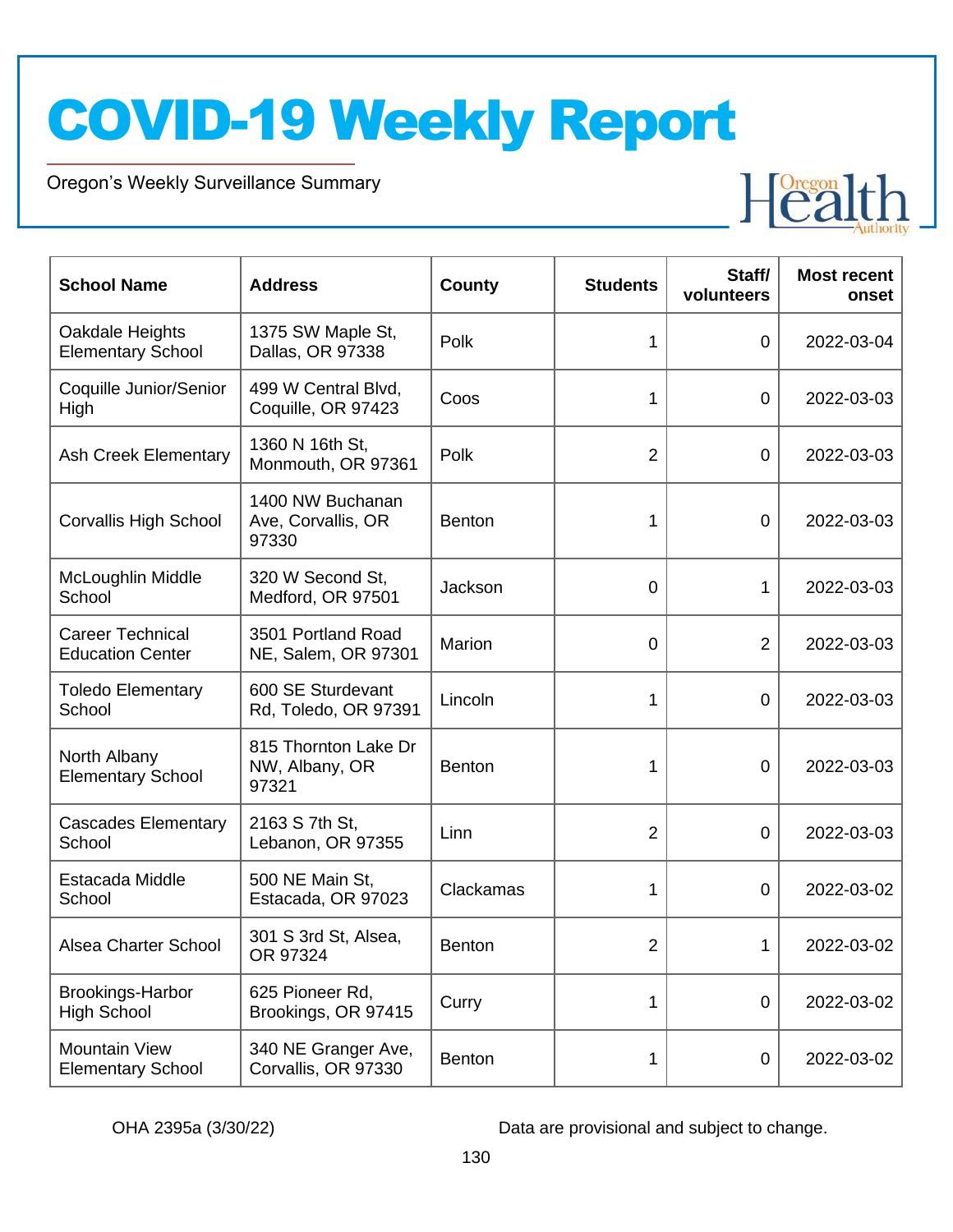Oregon's Weekly Surveillance Summary

Novel Coronavirus (COVID-19)



| <b>School Name</b>                     | <b>Address</b>                                    | County    | <b>Students</b> | Staff/<br>volunteers | <b>Most recent</b><br>onset |
|----------------------------------------|---------------------------------------------------|-----------|-----------------|----------------------|-----------------------------|
| South Medford High<br>School           | 1551 Cunningham<br>Ave, Medford, OR<br>97501      | Jackson   |                 | 0                    | 2022-03-02                  |
| North Middle School                    | 1725 NW Highland<br>Ave, Grants Pass, OR<br>97526 | Josephine |                 | 0                    | 2022-03-02                  |
| <b>Timber Ridge School</b>             | 373 Timber Ridge St<br>NE, Albany, OR 97322       | Linn      |                 | 0                    | 2022-03-02                  |
| <b>Briggs Middle School</b>            | 2355 Yolanda Ave,<br>Springfield, OR 97477        | Lane      |                 | 0                    | 2022-03-02                  |
| <b>Hayesville Elementary</b><br>School | 4545 Ward Dr NE,<br>Salem, OR 97305               | Marion    |                 | $\Omega$             | 2022-03-02                  |
| <b>Whiteaker Middle</b><br>School      | 1605 Lockhaven Dr<br>NE, Keizer, OR 97303         | Marion    |                 | 0                    | 2022-03-02                  |

#### **Table 8. Active school outbreaks**

*Schools reporting active COVID-19 outbreaks (n=2)*

| <b>School Name</b>                                 | <b>Address</b>                                | County           | <b>Total Cases</b> | <b>Most recent</b><br>onset |
|----------------------------------------------------|-----------------------------------------------|------------------|--------------------|-----------------------------|
| <b>Obsidian Middle</b><br>School                   | 1335 SW Obsidian<br>Ave, Redmond, OR<br>97756 | <b>Deschutes</b> |                    | 2022-03-17                  |
| <b>Career Technical</b><br><b>Education Center</b> | 3501 Portland Rd NE,<br>Salem, OR 97301       | Marion           |                    | 2022-03-03                  |

#### **Table 9. Resolved school outbreaks**

*Schools reporting recently resolved COVID-19 outbreaks (n=28)*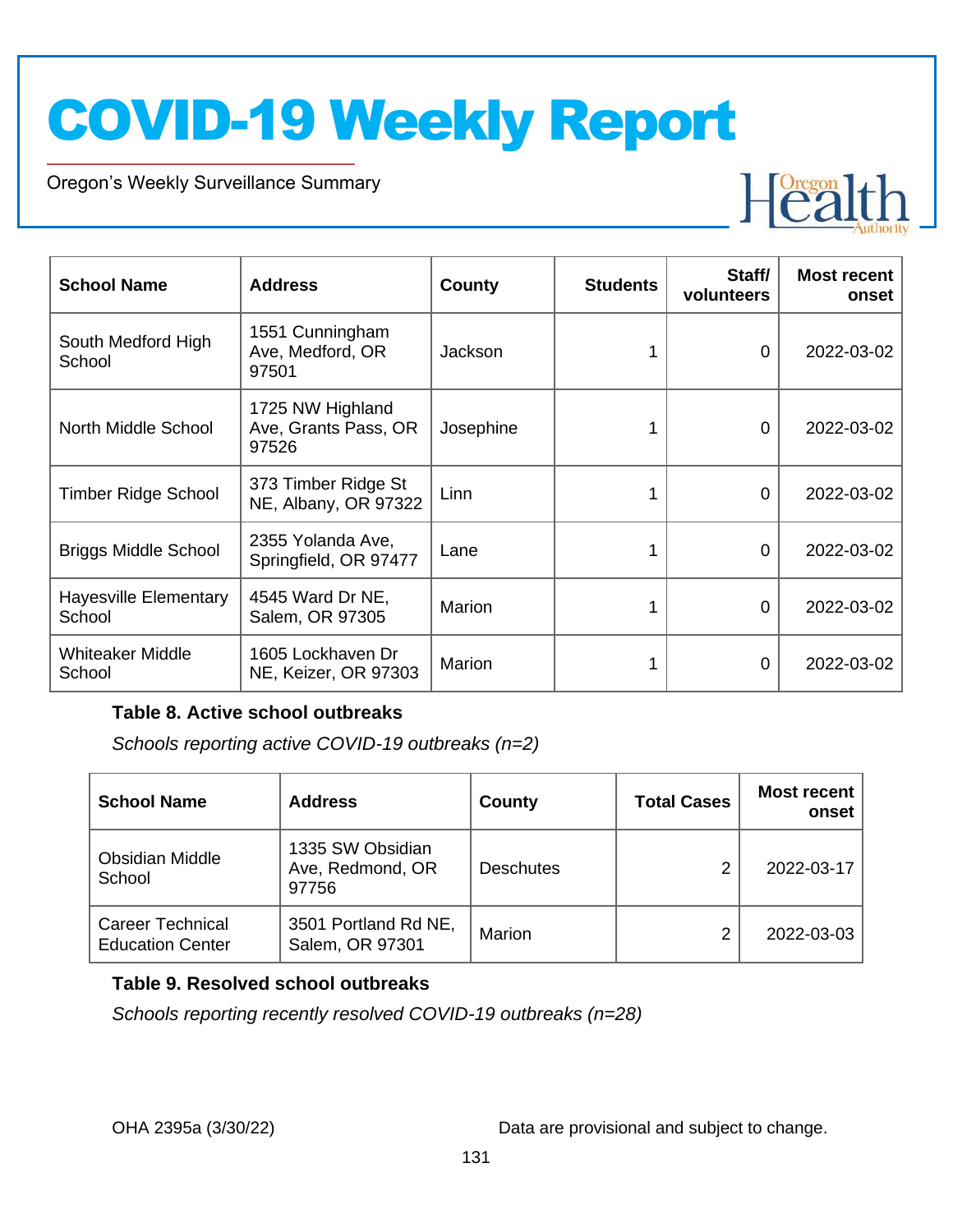Oregon's Weekly Surveillance Summary

Novel Coronavirus (COVID-19)

| <b>School Name</b>                                           | <b>Address</b>                                     | County           | <b>Total Cases</b> | <b>Most recent</b><br>onset |
|--------------------------------------------------------------|----------------------------------------------------|------------------|--------------------|-----------------------------|
| Oak Elementary<br>School, 2                                  | 3610 Oak St SE,<br>Albany, OR 97322                | Linn             | 5                  | 2022-02-25                  |
| West Linn High School                                        | 5464 W A St, West<br>Linn, OR 97068                | Clackamas        | $\overline{4}$     | 2022-02-18                  |
| Oak Elementary<br>School, 1                                  | 3610 Oak St SE,<br>Albany, OR 97322                | Linn             | 3                  | 2022-02-18                  |
| Otto Petersen<br>Elementary School, 10                       | 52050 SE 3rd St,<br>Scappoose, OR 97056            | Columbia         | 4                  | 2022-02-15                  |
| <b>Portland Arthur</b><br>Academy, 3                         | 7507 SE Yamhill St B,<br>Portland, OR 97215        | Multnomah        | 6                  | 2022-02-14                  |
| <b>Whitworth Elementary</b><br>School                        | 1151 SE Miller Ave,<br>Dallas, OR 97338            | Polk             | $\overline{2}$     | 2022-02-14                  |
| De La Salle North<br><b>Catholic High School</b>             | 4300 NE Killingsworth<br>St, Portland, OR<br>97218 | Multnomah        | $\overline{7}$     | 2022-02-13                  |
| Edwin Brown<br><b>Education Center</b>                       | 850 W Antler Ave,<br>Redmond, OR 97756             | <b>Deschutes</b> | 8                  | 2022-02-11                  |
| Otto Petersen<br>Elementary School, 8                        | 52050 SE 3rd St,<br>Scappoose, OR 97056            | Columbia         | $\overline{4}$     | 2022-02-10                  |
| John Wetten<br>Elementary School, 7                          | 250 E Exeter St,<br>Gladstone, OR 97027            | Clackamas        | $\overline{2}$     | 2022-02-10                  |
| <b>Morrison Campus</b><br>Alternative                        | 1251 Main St, Dallas,<br>OR 97338                  | Polk             | 3                  | 2022-02-09                  |
| <b>Three Sisters</b><br><b>Adventist Christian</b><br>School | 21155 Tumalo Rd,<br>Bend, OR 97701                 | <b>Deschutes</b> | 8                  | 2022-02-08                  |
| Otto Petersen<br>Elementary School, 9                        | 52050 SE 3rd St,<br>Scappoose, OR 97056            | Columbia         | 3                  | 2022-02-08                  |

OHA 2395a (3/30/22) Data are provisional and subject to change.

Health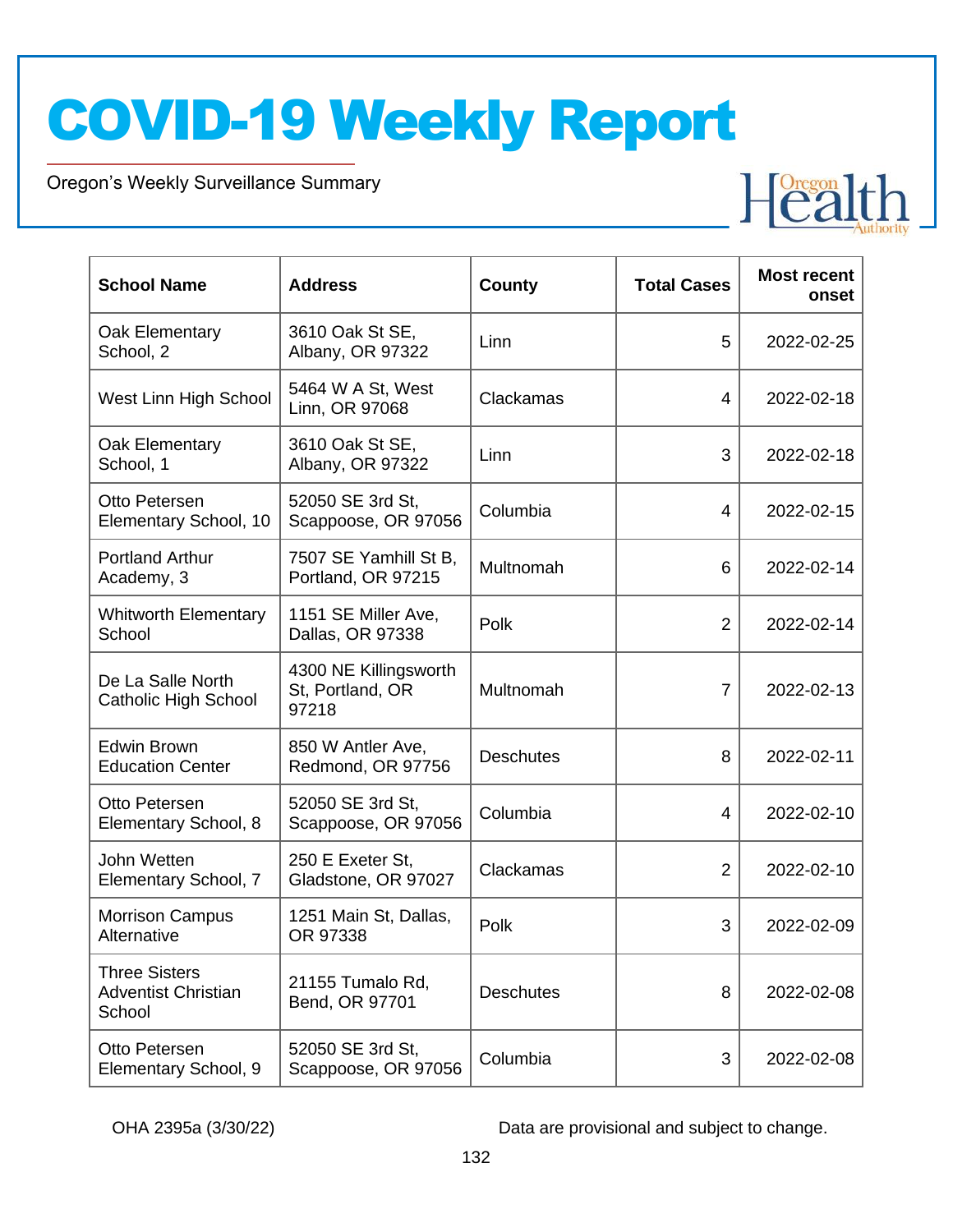Oregon's Weekly Surveillance Summary

Novel Coronavirus (COVID-19)



| <b>School Name</b>                         | <b>Address</b>                                    | County           | <b>Total Cases</b> | <b>Most recent</b><br>onset |
|--------------------------------------------|---------------------------------------------------|------------------|--------------------|-----------------------------|
| <b>Holy Redeemer</b><br>Catholic School, 1 | 127 N Rosa Parks<br>Way, Portland, OR<br>97217    | Multnomah        | 5                  | 2022-02-08                  |
| <b>Holy Redeemer</b><br>Catholic School, 3 | 127 N Rosa Parks<br>Way, Portland, OR<br>97217    | Multnomah        | 8                  | 2022-02-08                  |
| Otto Petersen<br>Elementary School, 2      | 52050 SE 3rd St,<br>Scappoose, OR 97056           | Columbia         | 8                  | 2022-02-07                  |
| Otto Petersen<br>Elementary School, 7      | 52050 SE 3rd St,<br>Scappoose, OR 97056           | Columbia         | 3                  | 2022-02-07                  |
| <b>Takena Elementary</b><br>School         | 1210 SW 12th Ave,<br>Albany, OR 97321             | Linn             | 3                  | 2022-02-07                  |
| <b>McBride Elementary</b><br>School, 1     | 2774 Columbia Blvd,<br>St Helens, OR 97051        | Columbia         | $\overline{4}$     | 2022-02-06                  |
| <b>McBride Elementary</b><br>School, 2     | 2774 Columbia Blvd,<br>St Helens, OR 97051        | Columbia         | $\overline{7}$     | 2022-02-06                  |
| <b>Obsidian Middle</b><br>School           | 1335 SW Obsidian<br>Ave, Redmond, OR<br>97756     | <b>Deschutes</b> | $\overline{2}$     | 2022-02-06                  |
| Ridgeview High<br>School, 4                | 4555 SW Elkhorn Ave,<br>Redmond, OR 97756         | <b>Deschutes</b> | 3                  | 2022-02-05                  |
| <b>Gresham Arthur</b><br>Academy, 2        | 1890 NE Cleveland<br>Ave, Gresham, OR<br>97030    | Multnomah        | $\overline{4}$     | 2022-02-04                  |
| <b>Redmond Proficiency</b><br>Academy      | 657 SW Glacier Ave<br>#2710, Redmond, OR<br>97756 | <b>Deschutes</b> | $\overline{2}$     | 2022-02-04                  |
| <b>Portland Arthur</b><br>Academy, 1       | 7507 SE Yamhill St B,<br>Portland, OR 97215       | Multnomah        | 6                  | 2022-02-04                  |